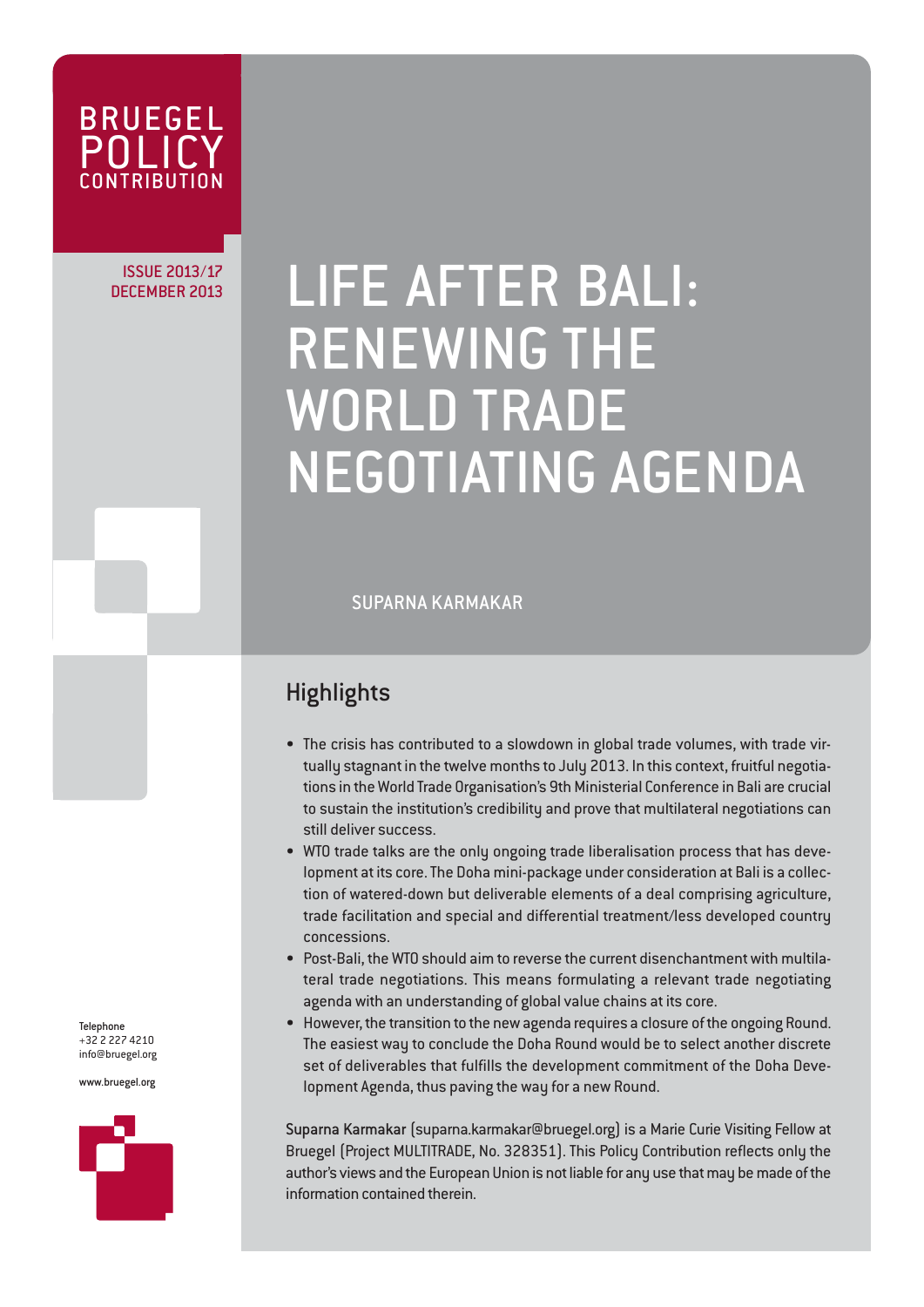BRUEGEL

## LIFE AFTER BALI: RENEWING THE WORLD TRADE NEGOTIATING AGENDA

#### SUPARNA KARMAKAR, DECEMBER 2013

BURIED AMID THE CONTINUOUS STREAM of finance- and growth-related bad news in recent times was the fact that the global trade volume was virtually stagnant in the 12 months to mid-20131. Even worse, World Trade Organisation (WTO) economists now predict global trade growth to be slower than previously forecast. The WTO now expects trade volumes to grow at rates lower than GDP in 2013 and only slightly faster in 2014, in sharp contrast to a world trade growth rate that was nearly double the real global GDP growth rate between 1980-20112. The lingering effects of the 2008 financial crisis and consequent collapse in developed country growth, in particular in Europe, and the growth moderation in the large emerging markets, have contributed to this trade slowdown in a big way.

It is against this backdrop that the WTO's 160 members<sup>3</sup> are making another attempt to reap an 'early harvest' from the ongoing Doha Round negotiations, in the form of a limited agreement called the Bali mini-package, which would break the current deadlock and help revive global trade flows. The ongoing negotiation stasis at the WTO has been a key reason for the increasing turn to regionalism worldwide, in particular towards super-regional trade agreements (super-RTAs)4 that can potentially threaten the supremacy of the WTO-led multilateral trading regime. The WTO has estimated the current costs of trading across borders at US\$2 trillion, and regulating border trade barriers plus cutting red-tape-related costs in the Bali package can provide a major stimulus to the world economy and boost trade flows as future trade costs decline<sup>5</sup>

The Bali talks (formally the WTO's 9th Ministerial Conference, MC9 )6 mark 12 years since the Doha meeting that initiated an extremely ambitious agenda for multilateral trade liberalisation. Over the past decade, while realism has steadily  $replaced$  aspiration<sup>7</sup> as agreements on several

issues have proved very hard to reach, reaching some form of agreement has also become imperative if only to restore faith in the WTO's marketaccess negotiating prowess and its ability to forge new global trade rules. WTO Director-General Roberto Azevêdo has acknowledged that the WTO's credibility in its negotiation pillar depends on delivering a deal8, but *"the risk of failure is still present"* with little time left to deal with the remaining *"big icebergs"*9. This Policy Contribution reviews ongoing negotiations in Geneva and the national capitals on the proposals of the Bali package, and then discusses the imperatives of the WTO's post-Bali market-access negotiations.

#### DOHA ROUND NEGOTIATIONS AND MC9

The current multilateral trade negotiation round was officially launched at the WTO's 4th Ministerial Conference in Doha in November 2001. The Doha Ministerial Declaration gave a mandate for negotiations, including on agriculture and services, and the Trade-Related Aspects of Intellectual Property Rights (TRIPS) and public health<sup>10</sup>, work on which had begun earlier. The work programme covers about 20 areas of trade. The Round is also semi-officially known as the Doha Development Agenda (DDA), because one of its fundamental objectives is to improve the trade-led growth prospects of developing countries. This feature differentiates the WTO-led trade negotiations from the clearly mercantilist motivations of the newly launched super-RTAs. In a scathing remark during the last weeks of his tenure, the then WTO Director-General Pascal Lamy had said *"those clever people who have declared Doha dead are missing the point of a process that is unique among trade negotiations in having development at its core"* (Donnan, 2013b).

Although hibernating since July-2008, the Doha Round was formally declared to be at an impasse in 2011 at the MC8. However, since early 2013,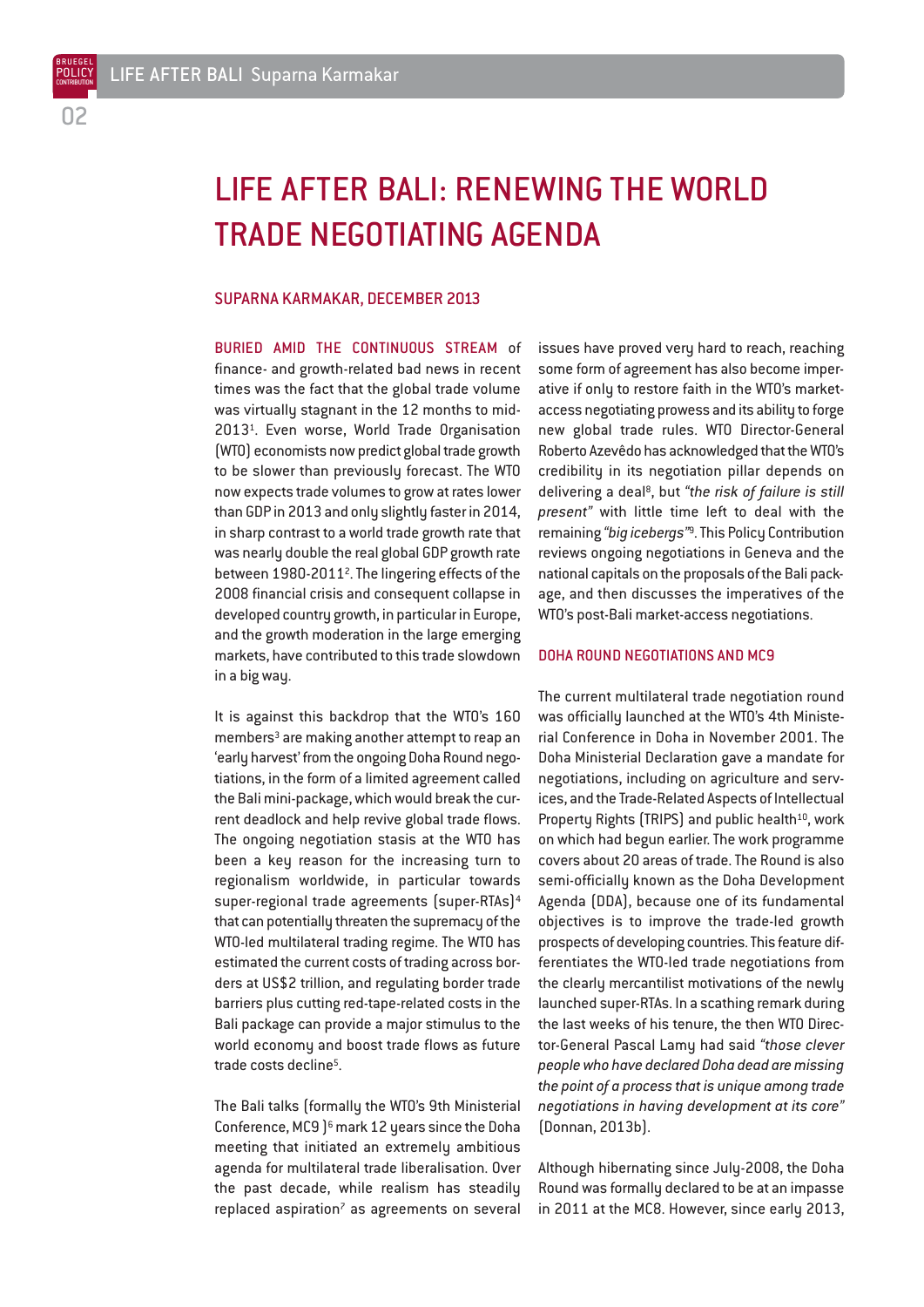#### BOX 1: STATE OF PLAY – PRE-BALI NEGOTIATIONS AT GENEVA

The Bali mini-package mainly comprises the three potential deliverable areas – agriculture, trade facilitation and special and differential treatment/least developed country (S&DT/LDC) issues. The possibility to include other elements, such as the dispute settlement review and the negotiations on Information Technology Agreement expansion (ITA-2), Government Procurement and Cotton have now receded given inadequate progress in these sectoral discussions.

Despite the significant progress in negotiations ahead of Bali, the Bali package is yet to be sealed, with trade facilitation having emerged as the surprise late-day deal blocker. The state of play as on 26 November 2013 is briefly outlined below:

Agriculture: the currently agreed upon package has been put forward as a down-payment on a bigger set of issues under negotiation as part of the Doha Round of trade talks. Two prominently contentious issues on 'export competition' and 'subsidies for food security' seem to have been largely resolved with the EU and India respectively having agreed to the compromises offered. The latest drafts on export subsidies would commit WTO members to ensure, to the maximum extent possible, that progress is maintained towards the elimination of all forms of export subsidies and other measures with equivalent effects, and commit members to keep these measures significantly below current commitments.

On the proposal concerning public stockholding for food security and domestic food aid, India's acceptance of the four-year term of the peace clause for breach of the WTO subsidy limit of 10 percent of the total farm output has helped to push the negotiations, albeit after the WTO membership agreed to a post-Bali discussion on a permanent solution on farm subsidies before 2017.

The US-China standoff on tighter disciplines for tariff rate quotas (TRQs) administration seems to also have been resolved with the creation of a special list that would allow developed countries to opt out from providing enhanced market access under the new rules after the WTO's 12th MC in 2019. Only the US is on the list as all other developed country members have assurance of not joining the US in opting out of the post-2019 requirements.

Trade Facilitation (WTO-speak for easing border barriers to trade): negotiations involve specific commitments countries will take to improve their customs procedures (Section I), and the special and differential treatment for developing and least developed countries (Section II). Despite substantial progress initially, the discussions are now stuck on how to balance the obligations of developing countries and the assistance granted to them. The trade facilitation mandate is notable in that it also includes language saying that developing countries will not be required to implement the commitments they take in Section I of the agreement unless they receive the technical assistance to do so.

Until recently, the customs cooperation issues were one of hardest parts of negotiation; this was however resolved in October 2013. The remaining differences are primarily in Section I of the draft text, with around 50 or so items yet to be agreed upon. The discussions clearly require more signals of flexibility, but while meetings within smaller groups suggest existence of solutions on the horizon in most areas, lack of convergence has resulted in the uncertainty of the Bali outcome.

Development issues: negotiations on special and differential treatment (S&DT) have resulted in positive and steady advances on the Monitoring Mechanism and the 28 Cancún Agreement-specific proposals, with the current draft text indicating that the Monitoring Mechanism will serve as a focal point within the WTO to analyse and review all aspects of implementation of S&DT provisions. The priority LDC issues – duty free, quota free (DFQF) market access; rules of origin; cotton; and implementation of the LDCs services waiver – currently contain no brackets. However, the impasse announced on 26 November 2013 by Director-General Roberto Azevêdo has – as with the rest of the Bali package – left the future of these texts an open question.

Source: Reporting by the WTO Secretariat and weekly news reports by the Geneva-based think-tank ICTSD.

BRUEGEL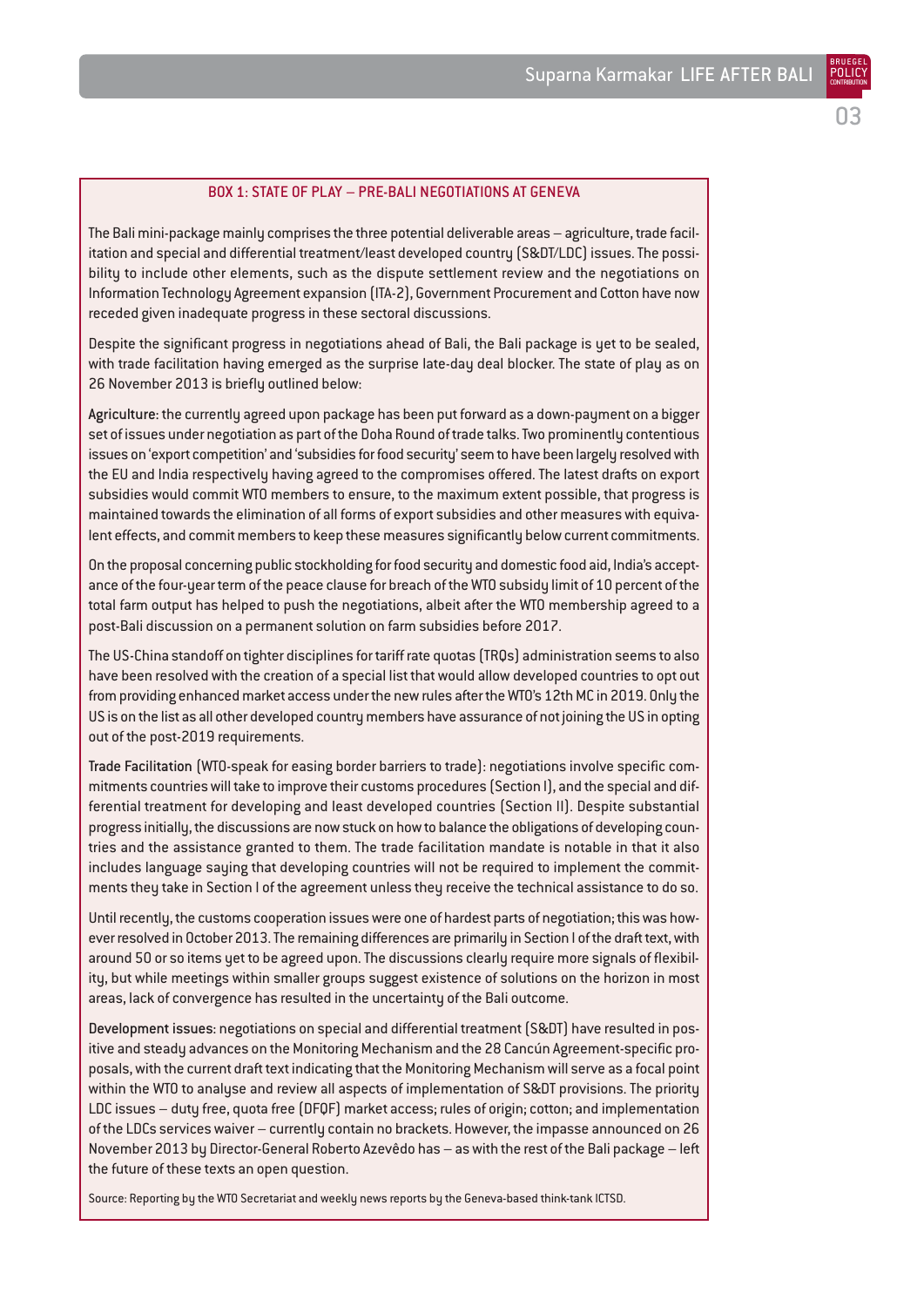there have been signs of movement in the negotiations. At MC8 in Geneva in 2011, trade ministers formally directed the global trade body's members to explore new negotiating approaches in light of the stalemate in the trade talks; members since then have been realistic and pragmatic in order to avoid jeopardising the mini-Doha deliverables package for MC9. Work on preparing a Bali outcome of a 'mini-package' or an 'early harvest' of deliverables from the Doha Round began at a formal Trade Negotiation Committee meeting in December 2012. In contrast to analysts' wishful claims, however, WTO members have repeatedly stressed that any early package would not be the end of the line, but rather a milestone to gather momentum for the full conclusion of the Doha Round.

Talks in Geneva in the run-up to MC9 involved hectic negotiations on the three potential deliverable areas – agriculture, trade facilitation and special and differential treatment/least developed country (S&DT/LDC) issues (see Box 1 for a summary of the pre-Bali negotiation status in these areas). Overall, it appears that all the recent work at Geneva has generated the broad contours of convergence on the main sticking points of the deliverables of the Bali mini-package, including in the agriculture pillar that was the weakest part of the structure. Taking the last steps and overcoming unforeseen problems to sign the Ministerial agreement however calls for a continued show of strong political will and flexibility from the largest trading nations, in particular on the outstanding Trade Facilitation negotiating elements. As accepted by all, an MC9 declaration with some liberalisation commitments will go a long way to restoring confidence in the multilateral trading system's ability to deliver on its negotiation pillar, a much needed confidence boost in the present tough times of weak economic growth and subdued trade flows.

#### THE WTO'S POST-BALI IMPERATIVES

The lack of progress in the Doha Round negotiations is often blamed on an outdated negotiating agenda, one that deals with the twentieth century trade issues like tariffs. Some analysts recommend that the Doha Round be abandoned in favour of a new round with a new agenda that addresses the present day economic and trade concerns. Notwithstanding the outcome at Bali, however, proper closure of the Doha Round is necessary before one can move onto a new round (Karmakar, 2009). Attaining this closure at the earliest should be the main item on the WTO's post-Bali agenda, to exploit the present negotiating momentum and hard-won zeal for cooperation and compromise between members. After the formal acknowledgement of the impasse in 2011, the Bali package was plucked from the wider Doha agenda as a watered-down but 'deliverable' set of elements for a deal. But as the members' experiences in the past year have shown, even agreeing on this watered-down version has involved tough choices by all the key stakeholders, including the toning down of entrenched rhetorical positions. The positive takeaway here is: multilateral negotiations can still deliver success, albeit at low levels of ambition. But the present euphoria of achievement should not be allowed to dissipate.

The Doha trade talks started at a time of great political vulnerability, having been launched just after the September 11 attacks in the US. The popular thinking of the time prompted WTO members to agree on an idealistic objective of promoting developing countries' interests and prioritising agriculture. Many of these developing economies are today performing much better than the crisisridden OECD countries in spite of the recent general growth nose-dive. Their better performance has skewed the balance of economic power and consequently revised the expectations of developing countries, in particular larger trading nations such as China, Brazil and India<sup>11</sup>. For developed countries, meanwhile, fear of losing past influence while negotiating in a democratic one-country-

*'Proper closure of the Doha Round is necessary before one can move onto a new round. Attaining this closure at the earliest should be the main item on the WTO's post-Bali agenda, to exploit the present negotiating momentum and hard-won zeal for cooperation and compromise.'*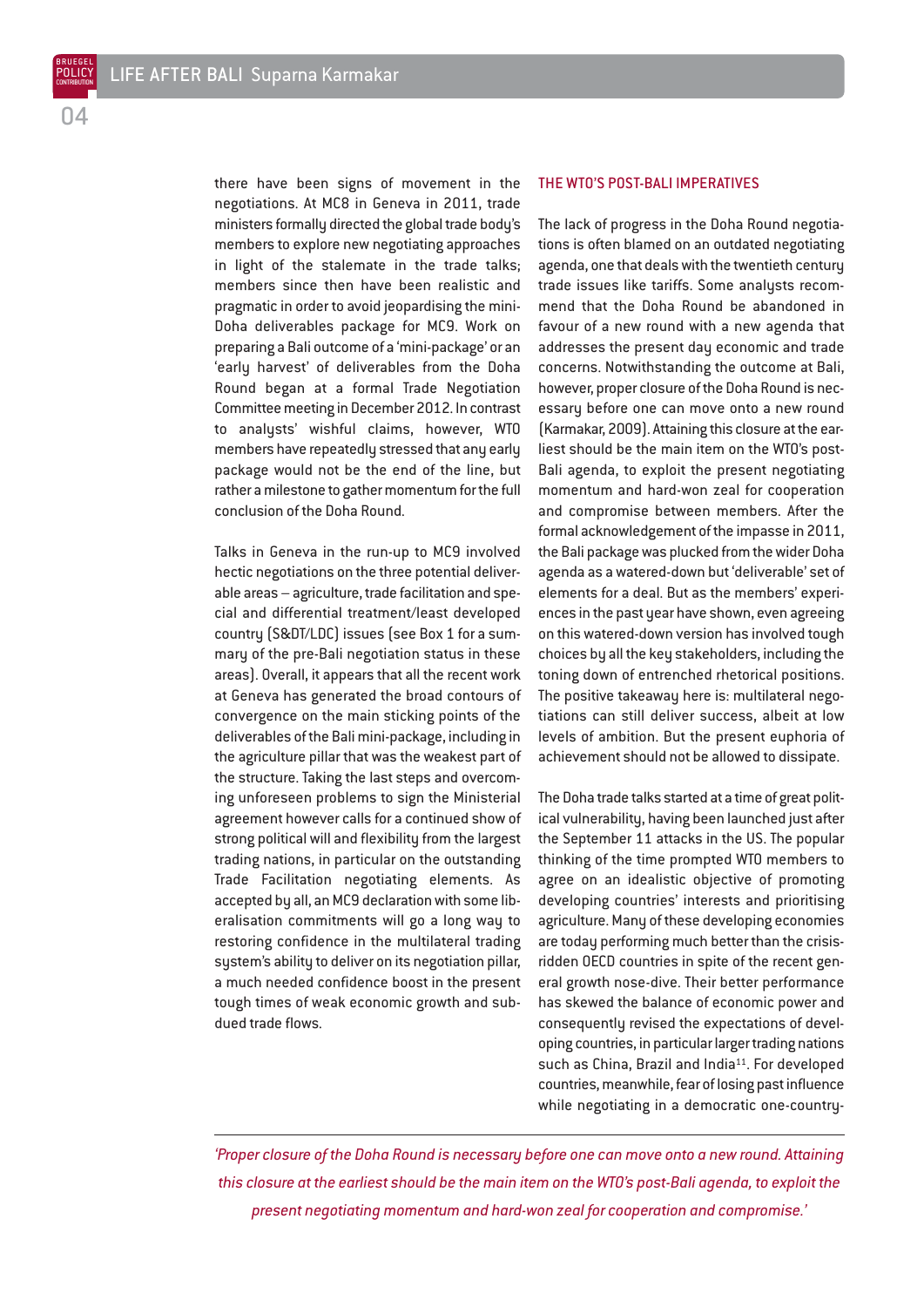one-vote WTO system today, has in view of some analysts, led to the renewed zeal for super-RTAs<sup>12</sup>. Whether or not one accepts this reasoning for the strategic shift in the US and the EU's trade negotiating focus towards regional and bilateral agreements, it is certain that the perceived lack of worthwhile gains from the Doha Round has resulted in all major global trading nations redirecting their negotiating capital to presumably more viable bilateral and regional deals<sup>13</sup>. The feeling of irrelevance reigns supreme in the business disenchantment with the DDA14.

Many countries also seem satisfied with the status quo and appear to be in no particular hurry to introduce new global rules to regulate multilateral trade in present times of extreme uncertainty and weak growth<sup>15</sup>. The WTO's post-Bali imperative to regain its past credibility therefore needs to be based on crafting a time-relevant trade negotiating agenda to reverse the current disenchantment with multilateralism, which in turns calls for a conclusion to the Doha Round at the earliest. But quickly delivering on the development round as proposed under DDA in order to move onto a new trade agenda requires that members do not complicate the current negotiating process further by adding onto the existing Doha agenda in a misguided wish to provide gains for all under the single undertaking mandate. It may be recalled that one of the perceived reasons for the DDA negotiation stasis is an overloaded agenda.

Of the several identified causes for the intractability of the Doha Round, the western analysts largely underplay the fact that over time, developed countries tended to consider the DDA as yet another mercantilist trade round, ignoring the development aspect agreed upon at the time of the launch of the Round. However, it may be worth considering that a satisfactory agreement in the agriculture market access and farm-subsidy negotiations in favour of the developing and leastdeveloped countries could well turn out to be the most effective means to get the Round completed, as it will best fulfil the DDA's development mandate.

From this perspective, the easiest way to conclude the Doha Round (assuming the Bali-package will be implemented immediately and reforms are not

backloaded) will be for the members to pick out another select set of development-focused deliverables from the expansive DDA agenda and quickly negotiate on them, with a clear objective of clearing the deck to enable the WTO membership to embark on the new trade agenda. Speed is of the essence in order to benefit from the current momentum of negotiations and the feeling of compromise in favour of multilateral trade negotiations.

Agriculture has remained the key stumbling block for conclusion of the Doha Round and one of the major bones of contention between the developed countries and the rest in the Doha Round agriculture negotiations (Matthews, 2013). A large part of the agriculture negotiations in DDA, it may be recalled, is basically housekeeping and legacy issues from the Uruguay Round. Notwithstanding their public posturing at the WTO, negotiators from developing and least-developed countries, and in particular those with significant market access interest, agree in private that it is difficult to get over the feeling of deception over developed countries' unfulfilled Uruguay Round agricultural commitments16. Thus, in order to assuage the feelings of this large group of stakeholders and make them more likely to be flexible in other areas, conceding in agricultural negotiations is necessary. For sure, developed countries will need to address this particular elephant in the room if they wish to lend serious support to the WTO beyond paying lip-service to the cause of trade multilateralism.

And this calls for political will and grit to step out of the comfort zone and habit of receiving concessions without making any major concessions, which was possible in the early GATT (General Agreement on Tariffs and Trade) days when developed countries had full control of the trade negotiating agenda and the pace of liberalisation to suit their own domestic openness. Throughout the history of GATT and early WTO, the developed countries have not had to make any difficult concessions even in tariff liberalisation commitments while negotiating the global trade agreement, unlike the developing country members. The former simply committed their domestic regime in the WTO in exchange for tough concessions from developing countries and the countries in accession.

POLICY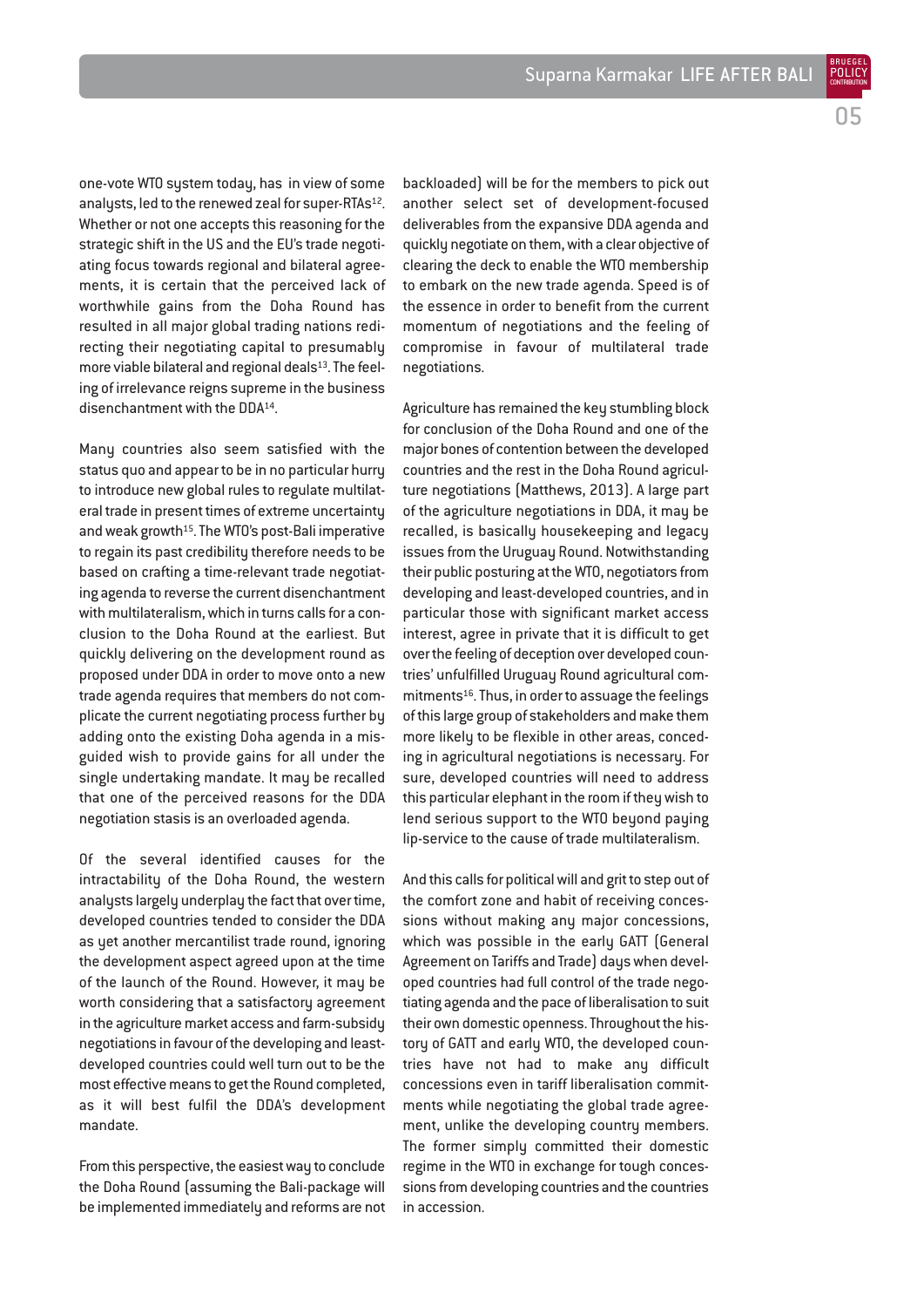An important bone of contention in the pre-Bali negotiations was the G-33 (Group of 33 developing countries with large populations of smallholder farmers) proposal concerning public stockholding for food security and domestic food aid<sup>17</sup>. An objective of the proposal is the need to correct the imbalance in the treatment of subsidies between developed and developing countries. This historical inequity can only be addressed under DDA, and the conditional Bali mini-package has an inprinciple agreement from the WTO membership to negotiate on the agriculture subsidies and their classification issues by 2017. With the recent Common Agricultural Policy (CAP) reforms, however, the EU is better placed than the US to be proactive and to attempt a resolution in post-Bali agricultural negotiations<sup>18</sup>.

The same concession-making mindset is needed for negotiations on other domestic regulations and practices; the US approach to regulatory harmonisation under the WTO is to apply its domestic regulatory reforms on a global basis, while urging the rest to accept the US approach to regulating, most critically seen during the anti-dumping negotiations on zeroing $19$  and the discussions at the WTO on Sanitary and Phyto-Sanitary and Technical Barriers to Trade measures.

However, a solution to the Doha Round impasse cannot be found within the agricultural negotiations alone. Also key from a developing country perspective is putting to rest the unfinished business of industrial goods liberalisation, especially the persistent protection in developed countries of key labour-intensive manufactured goods of export interest. Some researchers have proposed that a conditional offer of reduction in tariffs be made in return for opening negotiations in other areas, to be otherwise revoked by the countries concerned if sufficient progress is not seen. However drawbacks remain from the same unresolved special and differential reciprocity problem which has dogged the Doha Round negotiations.

negotiations in the past ten years, it appears that an easy way could be for the major developing countries to unilaterally make the commitment to bind the applied industrial tariffs in exchange for elimination of tariff peaks and tariff escalation in developed countries in labour-intensive manufactured products such as apparel and footwear. Global trade liberalisation has progressed most satisfactorily when countries have made unconditional unilateral offers of liberalisation out of self-interest (including global public good) motivations, rather than through reciprocal market access negotiation. In the new areas of trade, forward momentum in negotiations cannot be generated without first trying to resolve the Doha Round conflicts, and the residual Uruguay Round misunderstandings.

Furthermore, the post-Doha agenda should not make the mistake of creating another Doha-style issue overload – which several North American trade policy researchers have recommended. Negotiations should be on a series of narrower and more focused agreements under WTO auspices as plurilaterals or any other variable geometry group, as was attempted during the Tokyo Round. But more importantly, the new trade liberalisation agenda should recognise the centrality of global value chain production and trade patterns when (re)designing global trade governance rules in order to reflect new business models and trade trends; the trade facilitation agreement under discussion for MC9 is only a part of this requirement, albeit an important first part.

Ongoing research on the effectiveness of use of trade defence mechanisms by the EU has identified that inter-sectoral contradictions and conflicts of interests within the solar industry value chain was a key reason for the muting of big-business support for the recent EU-China solar panel antidumping case (Karmakar, 2013b). This was a direct consequence of the business and investment interdependence and intra-sectoral trade in the solar industries of the disputing sovereigns, which had made the use of trade defence a costly

But given the tortuous industrial goods tariffs

*'The new trade liberalisation agenda should recognise the centrality of global value chain production and trade patterns when (re)designing global trade governance rules in order to reflect new business models and trade trends.'*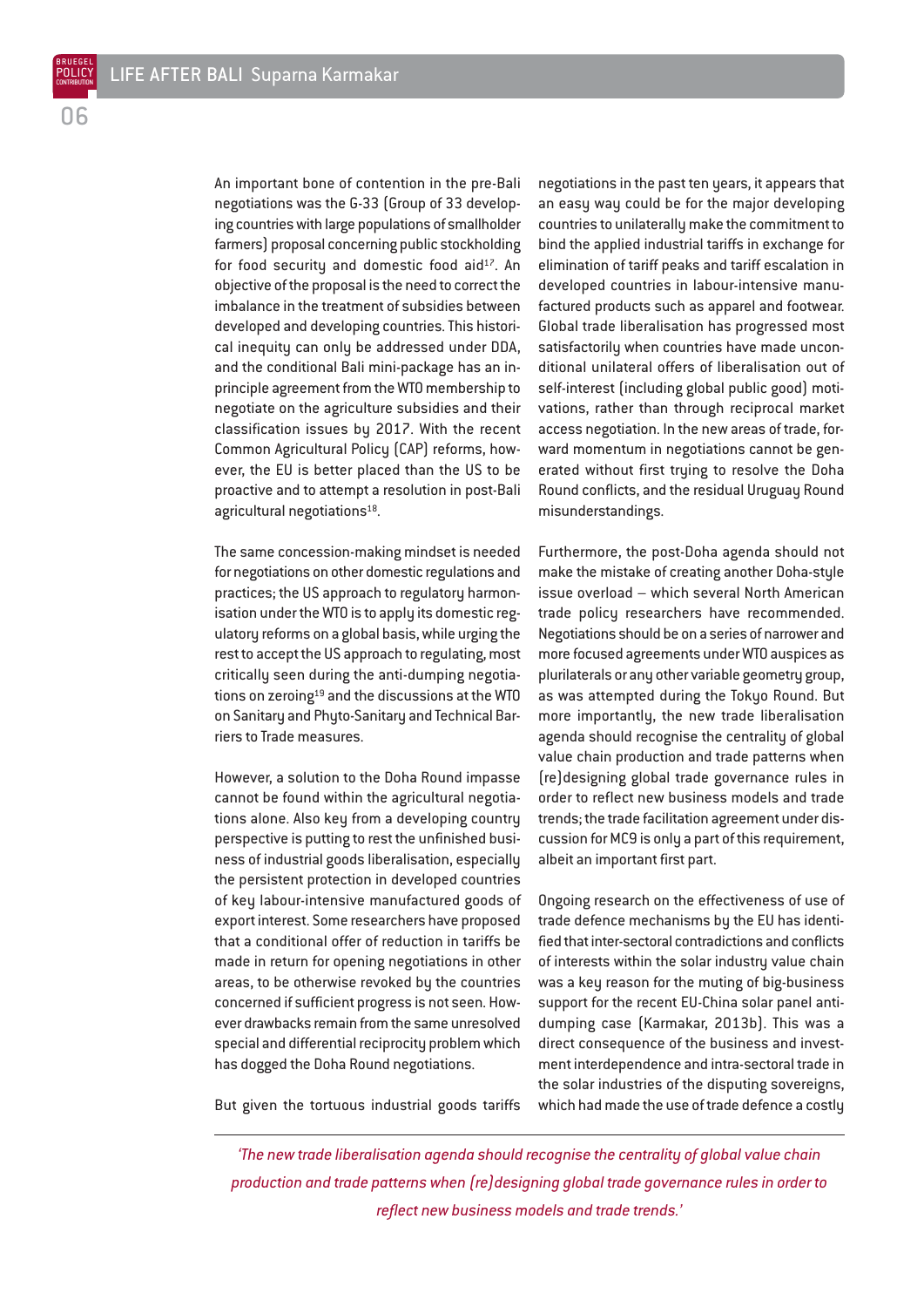carefully avoid bringing in non-trade issues, such as energy, currencies, sustainable development and the environment, notwithstanding the great attraction of the WTO as a desirable global trade rule monitoring system given its fully functional and widely respected dispute-settlement mechanism. There is no doubt these are issues for which global governance needs to be strengthened and implemented, but it is hard to see how adding them to the WTO agenda now would raise the probability of success in the trade negotiations. The WTO should stick to pure trade and market access issues, leaving the rest of the laudable concerns in the care of their respective global organisations.

way of redressing the anti-competitive behaviour of Chinese exporters. This brings to the fore the pitfalls of invoking trade defence instruments in the world of global value chain trade, which must be reflected in the future WTO round agenda. The centrality of value chain trade in setting the new trade agenda would also blur the traditional north-south divide in trade negotiations and thus help in mitigating somewhat the increasing concerns of freeriding by developing countries in their market access commitments, as allowed under the current WTO country classification system<sup>20</sup>.

Finally, the post-Doha new trade agenda should

NOTES

- 1 The volume of world merchandise trade (ie goods trade adjusted to account for changes in prices, exchange rates and seasonal variation) was only up 1.2 percent in the first half of 2013 compared to the same period in 2012. Source: WTO PRESS/694, 19 September 2013.
- 2 However, Donnan (2013a) notes that many argue that, in a globalised world where competitiveness of multinational companies are dependent on international supply chains, trade growth can only pick up and head back towards previous norms once the economies stabilise.
- 3 Yemen's accession formalities were completed in late September and the country will formally join the WTO as its 160th member at the Bali Ministerial Conference.
- 4 The most high profile are the Trans-Pacific Partnership (TPP) negotiations spearheaded by the US and the recently launched Trans-Atlantic Trade and Investment Partnership (TTIP) negotiations between the EU and the US; a third RTA in the making that involve large trading partners is the Regional Comprehensive Economic Partnership agreement (RCEP or the ASEAN+6). These talks are seen as a way around the stalled WTO negotiations, in the hope that by completing ambitious deals with Europe and the Pacific nations, the US will set an example for the rest of the world to follow (Cernat, 2013). Since the formation of GATT, notable attempts in regionalism have been EU, ASEAN, NAFTA, APEC and Mercosur.
- 5 While it is difficult to accurately predict the exact pecuniary impact of trade facilitation agreement, since the gains are a function of ambition as well as the exact language of the text of the agreement, projected benefits of improved trade facilitation are often large. The OECD had calculated that each 1 percent saving in trade-related transaction costs saves US\$43 billion (OECD, 2003). Former DG Pascal Lamy noted in an early 2013 speech that *"removing barriers to trade and cutting red tape in half, which is what a multilateral Trade Facilitation Agreement could deliver, could stimulate the US\$22 trillion world economy by more than US\$1 trillion... the economic effect of removing all* tariffs"; http://www.wto.org/english/news e/sppl e/sppl265 e.htm. Anderson and van Wincoop (2004) estimated that reforming the information and language barrier (covered under the transparency concept of trade facilitation negotiations) would have an impact equivalent to a 13 percent tariff reduction while the administrative burden of trade procedures is equivalent to 8 percent of tariffs.
- 6 3-6 December 2013, https://mc9.wto.org/. The WTO is legally mandated to hold biennial Ministerial Conferences.
- 7 Some observers now believe that the priority of the multilateral framework now appears to be to preserve the gains achieved in the pre-Doha period, mitigating the risks of backsliding towards more and more protectionist actions by countries, of which there are visible signs and over which the G20 leaders themselves have expressed concern (Evenett, 2013).
- 8 Mr Azevêdo told members in his debut address to the WTO's General Council that *"the perception in the world is that we have forgotten how to negotiate. The perception is ineffectiveness. The perception is paralysis... We must send a clear and unequivocal message to the world that the WTO can deliver multilateral trade deals"*; http://www.wto.org/english/news\_e/news13\_e/gc\_09sep13\_e.htm.
- 9 Statement at the Informal Meeting of the Trade Negotiations Committee, 12 November 2013; http://www.wto.org/english/news e/news13 e/tnc infstat 12nov13 e.htm.

07

BRUEGEL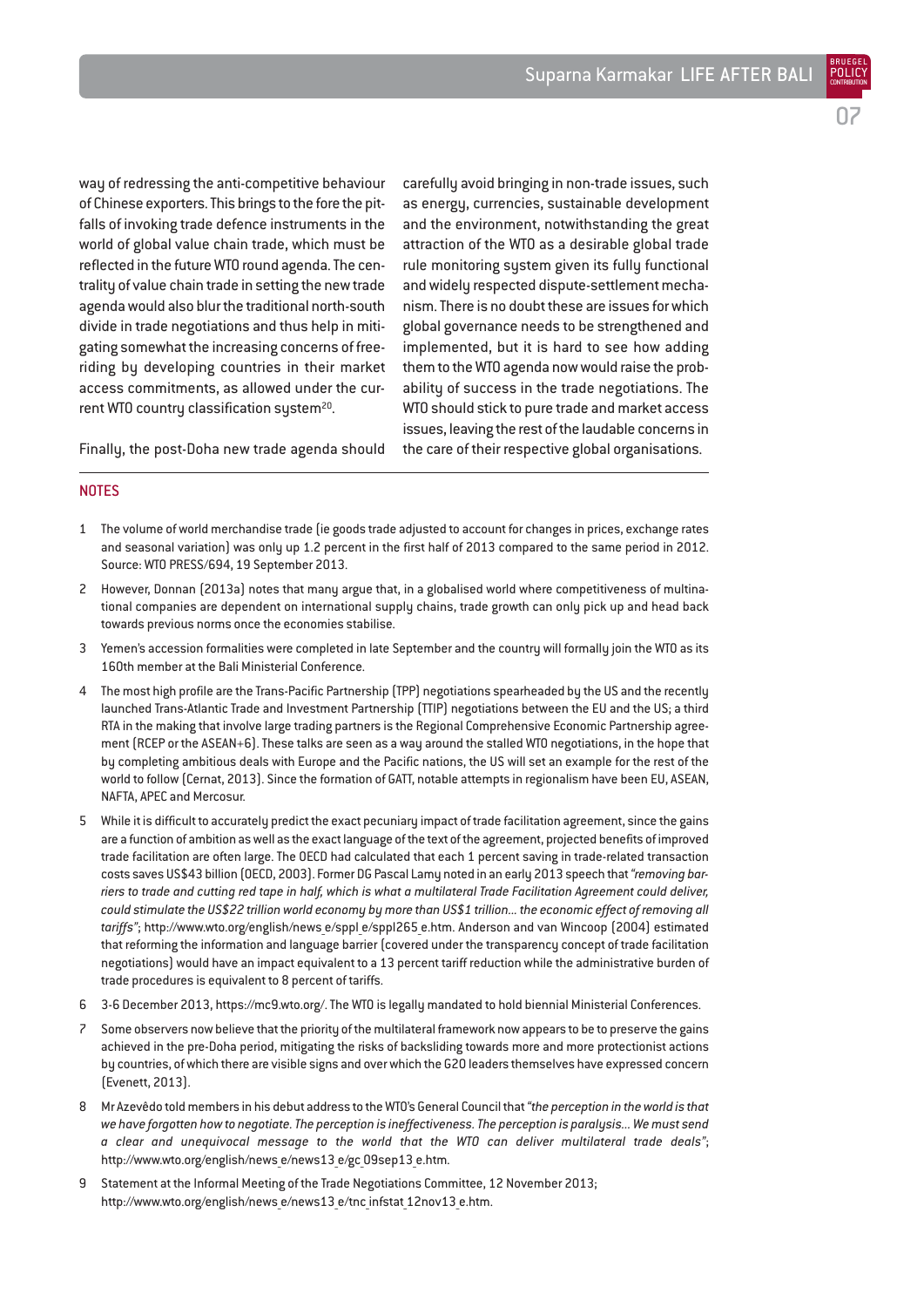- 10 The TRIPS and public health discussions address the concerns expressed by developing countries regarding the possible adverse implications of the TRIPS agreement on access to medicines for the poor, especially during times of health crisis. The decision adopted by the WTO allows countries that can make drugs to export drugs made under compulsory licence to countries that cannot manufacture them, a derogation from the TRIPS agreement since products made under compulsory license must normally be predominantly for the domestic market. This makes it easier for poorer countries to import cheaper generics made under compulsory licensing if they are unable to manufacture these themselves. See http://www.wto.org/english/tratop\_e/trips\_e/wtl641\_e.htm.
- 11 Some developing country analysts however contend that the *"US is also portraying as though the emerging economies are very strong and that they can easily undertake the commitments demanded by the US"* and thus pushing them to adopt a leadership position at the WTO negotiations (Narayanan, 2013).
- 12 This is particularly relevant for the US, which has abandoned its traditional leadership in the WTO multilateral trade negotiations in favour of regionalism; US leadership has been conspicuously absent in the Doha Round (Lawrence, 2011), while the US has been aggressively negotiating multiple super-RTAs with like-minded trade partners. The latter are expected to generate a new momentum for ambitious liberalisation and provide a boost to economic growth, in particular in the participating developed member countries, as well as reinforce their global influence as international standard- and rule-setters. The EU has also generally taken a non-aggressive stance in the Doha Round, and despite supporting consensus building in service sector negotiations, has kept a low profile in most of the major DDA controversies other than in the agriculture negotiations.
- 13 A recent opinion poll in the Asia-Pacific clearly showed the low preference and even disinterest of regional opinionleaders to push for Doha's conclusion; only 8.4 percent of respondents were convinced that a conclusion for the WTO DDA was likely by 2015, as opposed to 33 percent for TPP, 19.1 percent for TTIP and 18.8 percent for RCEP.
- 14 Chart 2.16, PECC (2013). The WTO DDA has steadily dropped as a priority for APEC leaders over the years from a high of 52.1 percent in 2007 to a low of 15.7 percent this year. Of even greater concern is the lack of interest from the business community, only 10.9 percent of whom thought APEC leaders should spend time discussing the Round, compared to 37.2 percent who thought time should be spent on regional economic integration and corruption. More importantly there are now serious systemic questions facing the multilateral trading system that outweigh estimates of economic benefits. It is clear at least from this survey that high level business support for negotiators to make concessions is going to be limited.
- 15 In fact, in the aftermath of the 2008 crisis, popular perception in the developed countries has turned decidedly anti-globalist. Even the developing countries, including the large emerging markets, seem to have concluded that there was not enough offered by the developed countries to further dismantle their own policy barriers.
- 16 Crucial to understanding the dynamic of the negotiations on agriculture in the Doha Round is the sense of grievance felt by developing countries about the outcome of the Uruguay Round, including in agriculture (Ostry, 2000). The broad outline of the Uruguay Round bargain was that developing countries accepted disciplines in new areas such as services trade, intellectual property and investment in return for market access concessions by developed countries in the areas of agriculture and textiles and clothing which was not satisfactorily met. Resentment was felt for a number of reasons, including dirty tariffication and the flexibility offered by the modalities of liberalisation (such as selection of base year and backloading of commitments) which meant that developed countries offered little additional market access (Matthews, 2013).
- 17 JOB/AG/22, also endorsed by the UNCTAD and now the European Parliament (EP document B7-0493/2013, dated 13 November 2013). The proposal suggests that governments in developing countries would be allowed to purchase unlimited food at government-set prices (not market prices) with the objective of stocking it for food security purposes, without this being considered as trade-distorting domestic support. The existing WTO food subsidy rules are stricter than those governing the rich world's export subsidies for farmers. Research in the past decade has clearly shown that in the presence of high degree of dumping in agriculture (for example, the dumping margin of US agri-businesses exports between 1990-2003 was 10 percent below cost for corn and more than 50 percent for cotton), trade liberalisation/ free trade has unquestionably failed to improve food security. A summary of the key proposals can be found at: http://ictsd.org/i/news/bridgesweekly/149960/, and Bellmann *et al* (2013).
- 18 As a positive from the negotiation perspective, EU leaders have agreed to reduce overall CAP spending for 2014-20 by 13 percent compared to the 2007-13 period. This is a reversal of the earlier trend of increases in the overall farm domestic support in developed countries. For a detailed discussion, see, Karmakar (2013a). The cuts in the recently proposed US Farm Bill on the other hand come from slashing the food stamps programme rather than support for Big Agriculture.
- 19 Zeroing is a calculation device used by the US to establish this anti-dumping duty, in which the negative values in dumping difference calculations are counted as zero. WTO rulings have confirmed that this method increases, often